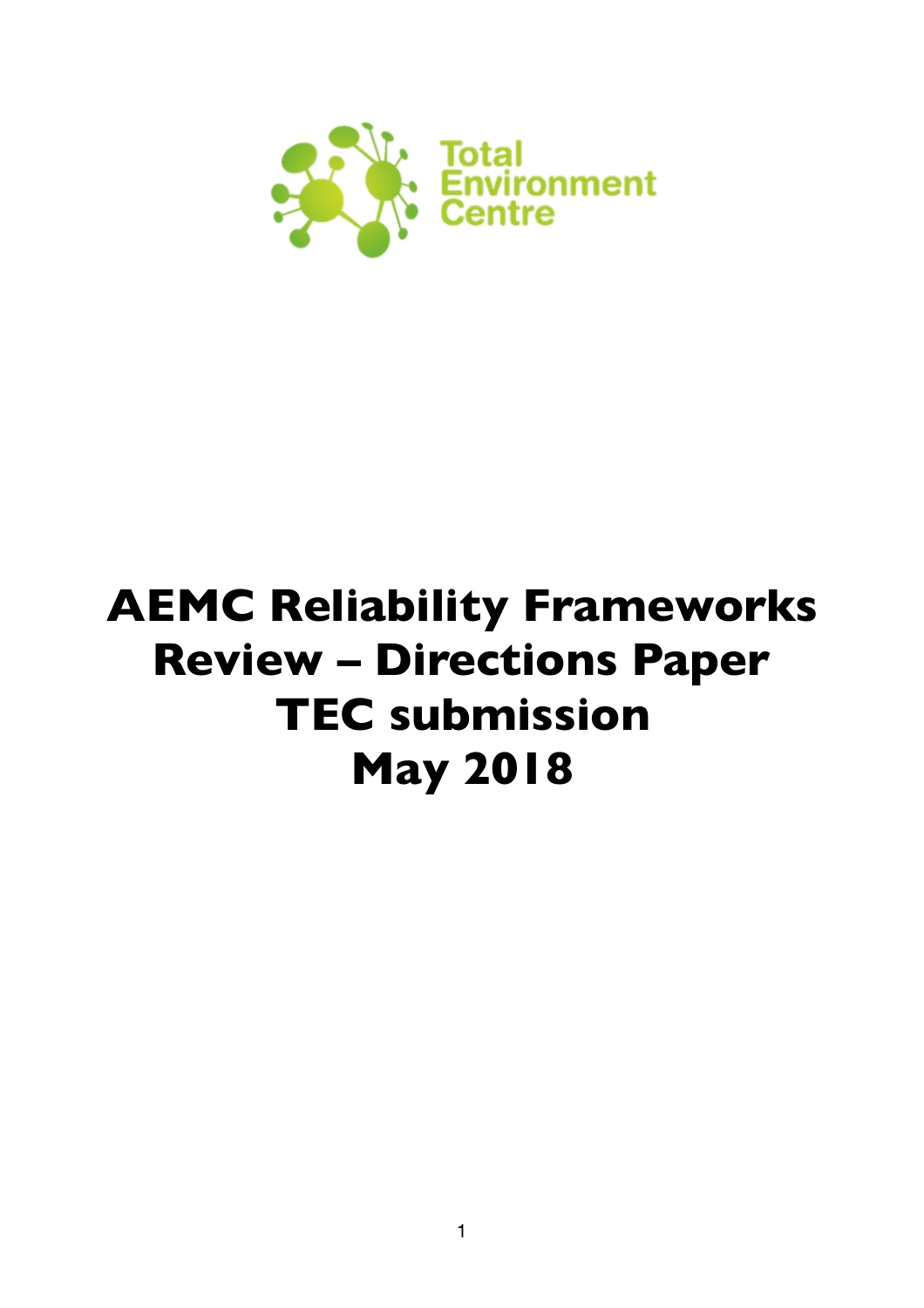### **Total Environment Centre's National Electricity Market advocacy**

Established in 1972 by pioneers of the Australian environmental movement, Total Environment Centre (TEC) is a veteran of more than 100 successful campaigns. For nearly 40 years, we have been working to protect this country's natural and urban environments: flagging the issues, driving debate, supporting community activism and pushing for better environmental policy and practice.

TEC has been involved in National Electricity Market (NEM) advocacy for the last 14 years, arguing above all for greater utilisation of demand side participation — energy conservation and efficiency, demand response/management and decentralised generation — to meet Australia's electricity needs. By reforming the NEM we are working to contribute to climate change mitigation and improve other environmental outcomes of Australia's energy sector, while also constraining retail prices and improving the economic efficiency of the NEM — all in the long term interest of consumers, pursuant to the National Electricity Objective (NEO).

#### **Introduction**

TEC's interest in the Reliability Frameworks Review (RFR) is restricted to the discussion relating to wholesale demand response (WDR). We understand that in discussing WDR the AEMC is fulfilling its duty pursuant to recommendation 6.7 of the Finkel Review, ie:

The COAG Energy Council should direct the Australian Energy Market Commission to undertake a review to recommend a mechanism that facilitates demand response in the wholesale energy market. This review should be completed by mid-2018 and include a draft rule change proposal for consideration by the COAG Energy Council.

We also understand that the AEMC's primary objective in discussing WDR is in maintaining system reliability without the need for new generation investments to meet peak demand, thereby placing downward pressure on retail prices. TEC's interest, however, is related to the environmental benefits of short term demand response (DR) and long term demand management (DM), which relate to three interrelated outcomes:

- 1. The potential for load shifting and shedding to result in lower emissions (especially where peak demand is met by fossil fuel generation).
- 2. Avoiding unnecessary generation and network infrastructure investments.
- 3. Helping to balance the output from variable renewable resources, allowing for a faster, more cost effective transition to a decarbonised grid.

While not having been a stakeholder in earlier DR reform proposals,TEC has a long history of involvement in DM, particularly as a proponent of the 2015 DMIS rule change. In view of the low uptake of voluntary DR in the wholesale market and the potential for WDR to reduce spot market prices and future generation investment, we are pleased to see the AEMC explore this important reform.

We mostly agree with the AEMC's diagnosis of the problem or need; in particular, that the barriers to an efficient level of DR in the NEM may be more cultural and practical rather than regulatory. Either way, the evidence is clear that the majority of retailers aren't participating voluntarily in WDR; and for those that are, they aren't making WDR opportunities available to the majority of their customers. If designed and implemented well, the introduction of a WDR mechanism into the market will ensure a much greater level of DR with direct and indirect benefits to consumers.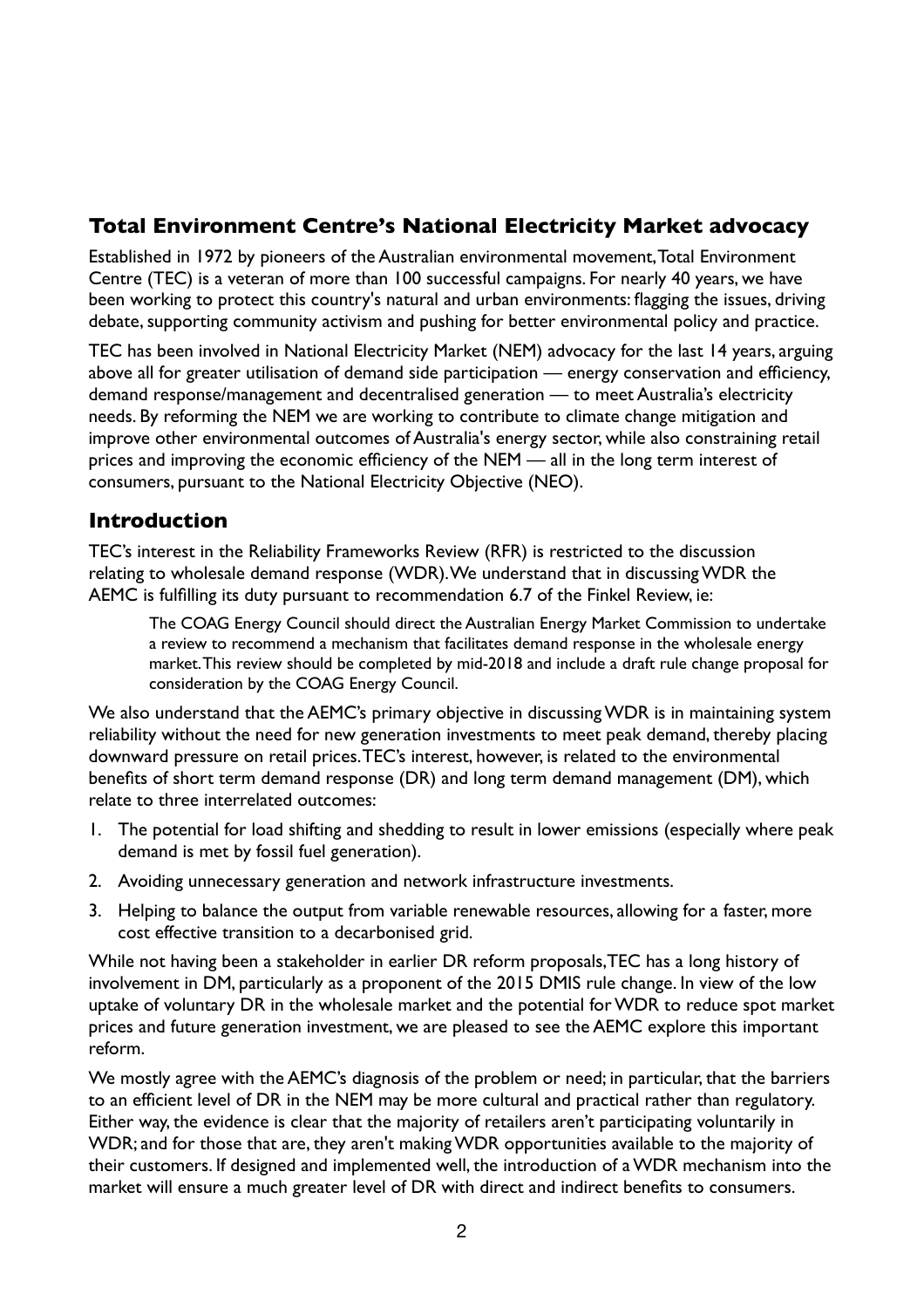Essentially, TEC supports the introduction of WDM into the NEM; favours the AEMC's Option1; but suggests several amendments and clarifications of the AEMC's position in the Directions Paper.

# **Option 1**

In our understanding Option 1 has the following elements:

- The value of wholesale DR is transferred from the retailers (more specifically, the FRMP) to a third party that has facilitated the demand response - typically referred to as demand response aggregators (DRAs).
- The ability for third party DRAs to submit demand response bids to the wholesale market means that DR is able to play a role in setting the dispatch price.
- It would be compulsory for retailers to incorporate WDR settlement into the regular wholesale settlement and billing systems, and to permit their customers to participate in WDR with third parties.
- WDR would participate in the spot market only; emergency or reliability (RERT) DR would continue to be procured separately.

In our view, Option 1 is preferable to Option 2 because it doesn't require a separate meter or a multiple trading relationships (MTR) rule change. It also doesn't require particular loads to be electrically isolated and assigned to a DRA. Option 1 is also superior to Option 3, the idea of a DR fund, because the latter creates the impression that DR is fundamentally uneconomic and must be incentivised outside the wholesale market.

We consider, however, that Option 1 could be improved by applying to:

- Small as well as large customers, via aggregators.
- Scheduled in some manner (ie, bid in to the spot market up to 24 hours ahead) as well as nonscheduled (ie, notified ex post) WDR. It may be appropriate to begin with scheduled WDR for customer loads or aggregations over a certain threshold (eg, 1 MW). The AEMC should consider whether becoming scheduled in some manner would exclude small customers from participating in WDR under Option 1, and consider whether exceptions to scheduling are warranted.

## **Responses to issues raised by AEMC**

*Whether some of the other factors that limit wholesale demand response (e.g. behavioural biases from consumers) would limit this option's ability to facilitate wholesale demand response*

We would point to the success of AEMO/ARENA's DR trial over the 2017-18 summer (eg, Powershop's Curb Your Power program), as well as Mojo Power's earlier experience with a DR tariff as evidence that small as well as large consumers will respond positively to well-designed DR incentives.

*The level of changes to existing systems that would be required to facilitate this option*

It is our understanding that any IT or billing systems changes would be minor, and could be easily implemented alongside those necessitated by the implementation of the 5 minute rule change in 2021.

#### *What an effective methodology for establishing a baseline would be and who would be best placed to determine it*

Establishing a sound methodology for establishing baselines is obviously a critical part of WDR design. However, it need not be specified in the NER, but could instead be delegated to AEMO to develop and implement. We understand AEMO has undertaken significant amounts on work on baselines in the past, and that the AEMO-ARENA trial is also working to develop suitable baselines for use in that trial.